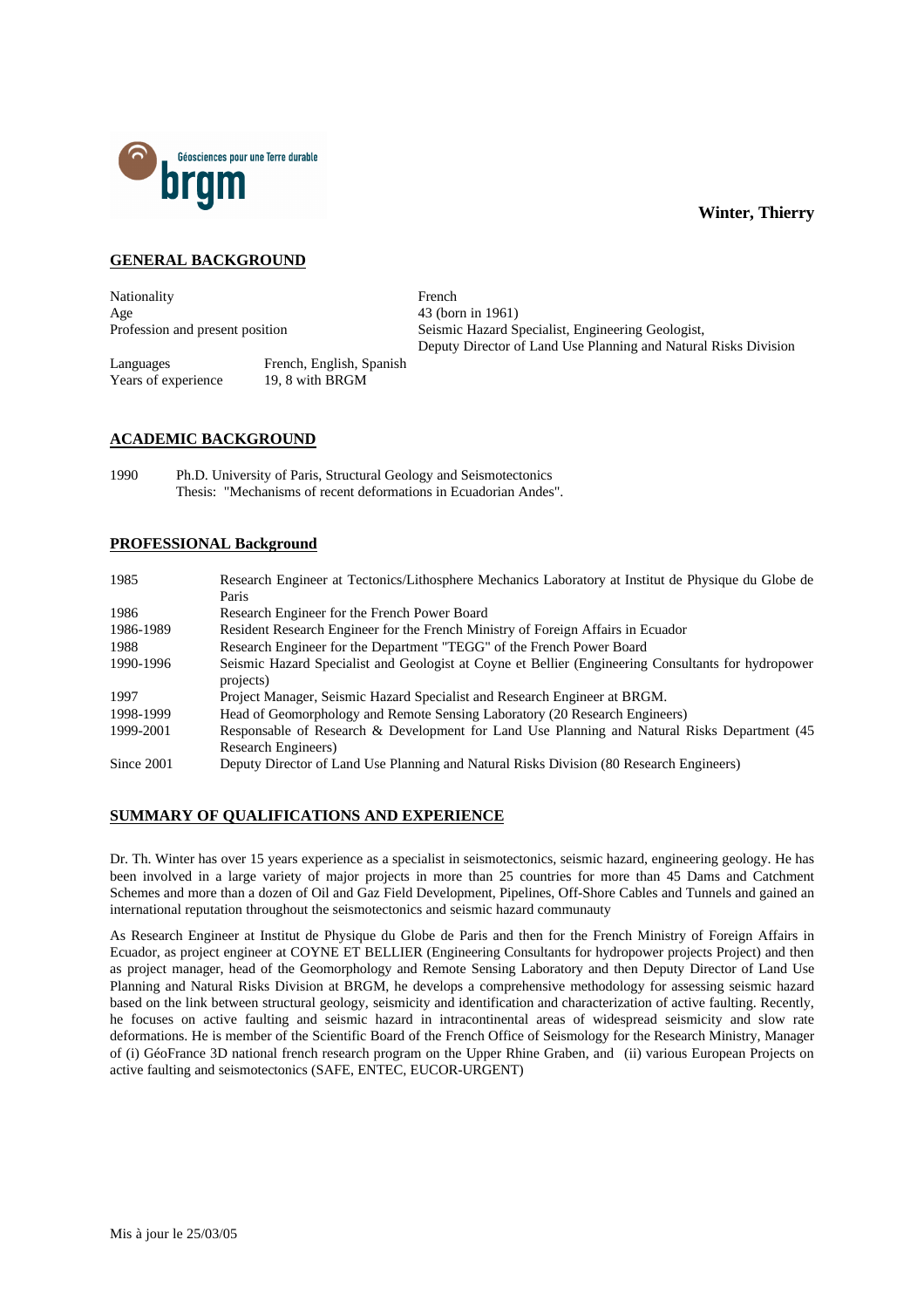

# **PROFESSIONAL EXPERIENCE**

#### **Professional Highlights : Responsibility :**

Seismotectonic Analysis and Seismic Hazard Assessment :

- The 1983 Calabre earthquake, 1985 Research Engineer
- Neotectonics in France, 1986 Research Engineer
- Seismotectonic of the Western Pyrenees Mountains, 1988 Research Engineer
- Mechanisms of recent deformations in the Andes, Ecuador, 1986-1990 Research Engineer
- Seismotectonic diagnosis of the Moroccan Rif, 1991 Seismotectonic Specialist
- Seismotectonics of the Africa-Arabia-Anatolie triple point, Turkey, 1991 Seismotectonic Specialist
- Seismotectonic analysis of the Island of Mindanao, the Philippines, 1991 Seismotectonic Specialist
- Seismotectonic analysis of the Himalayas in Kashmir, India, 1991-1993 Seismotectonic Specialist
- Seismotectonic analysis of the continental margin in Ghana, 1992 Seismotectonic Specialist
- Review of successive estimates of seismic risk for the Jatilhur dam, Java, 1992 Seismotectonic Specialist
- Development of software for deterministic seismic hazard evaluation, 1992-93 Seismotectonic Specialist
- Seismotectonic analysis of the Red River fault, Viet Nam, 1993 Seismotectonic Specialist
- 
- 
- Seismotectonic analysis of Myanmar and Andaman Sea, Myanmar, 1994 Seismotectonic Specialist
- Seimotectonic analysis of the Northern Arabian Margin, Turkey, 1994 Seismotectonic Specialist
- Seismotectonic analysis of Northern Thailand, Thailand, 1994 Seismotectonic Specialist
- Seismotectonic of Northern Tunisia, 1994 Seismotectonic Specialist
- Seismotectonic analysis of the Haut-Atlas range, Morocco, 1995 Seismotectonic Specialist
- Seismotectonic diagnosis of the subandean zone, Colombia, 1995 Seismotectonic Specialist
- Seismotectonic diagnosis of the Aqaba Gulf, Jordan-Egypt, 1995 Seismotectonic Specialist
- Seismotectonic analysis of off-shore Southern Myanmar, 1995 Seismotectonic Specialist
- Seismotectonic diagnosis of the Andean range Central Peru, 1995 Seismotectonic Specialist
- Seismotectonic diagnosis of Yemen, 1995 Seismotectonic Specialist
- Seismotectonic diagnosis of the Zagros range, Iran, 1995 Seismotectonic Specialist
- Seismotectonic diagnosis of the northeastern Venezuela, 1995 Seismotectonic Specialist
- Development of software for semi-probabilistic seismic hazard evaluation, 1995 Seismotectonic Specialist
- Seismotectonic diagnosis of western France, 1995 Seismotectonic Specialist
- Seismotectonic diagnosis of eastern France, 1995 Seismotectonic Specialist
- Seismotectonic analysis of Ethiopian Rift, 1996 Seismotectonic Specialist
- Seismotectonic diagnosis of western France, 1995 Seismotectonic Specialist
- Seismotectonic analysis of the Song Ca fault, Vietnam, 1996-1997 Seismotectonic Specialist
- Seismotectonic diagnosis of southern France, 1996-1997 Seismotectonic Specialist
- Seismotectonic diagnosis of Central Thailand,1997 Seismotectonic Expert
- Seismotectonic diagnosis of Congo basin, 1997 Seismotectonic Expert
- Identification and characterization of active faulting in France, 1997-1998 Research Engineer
- Seismotectonic diagnosis of the Eastern Cordillera, Central Peru, 1998 Seismotectonic Expert
- Seismotectonic diagnosis of the Andean Frontal Thrusts, Mendoza, Argentina, 1998-2000 Seismotectonic Expert
- Seismotectonic diagnosis of the western Burman Ranges, Myanmar, 1998 Seismotectonic Expert
- Seismotectonic diagnosis of the western Indian coast, Bombay, India, 1998 Seismotectonic Expert Seismotectonic analysis of NE France, France, 1998 Seismotectonic Expert Seismotectonic diagnosis of the Jordan Valley Fault, Jordan, 1998-1999 Seismotectonic Expert Seismotectonic diagnosis of the Iranian Zagros, Iran, 2000-2004 Seismotectonic Expert Seismotectonic diagnosis of Northern and Eastern, Turkey, 2000 Seismotectonic Expert Seismotectonic diagnosis of the Ethiopian central rift, Ethiopia, 2000 Seismotectonic Expert

#### **Winter, Thierry**

• Seismotectonic analysis of Luxemburg, 1993 Seismotectonic Specialist • Seismotectonic analysis of Armenia, 1994 Seismotectonic Specialist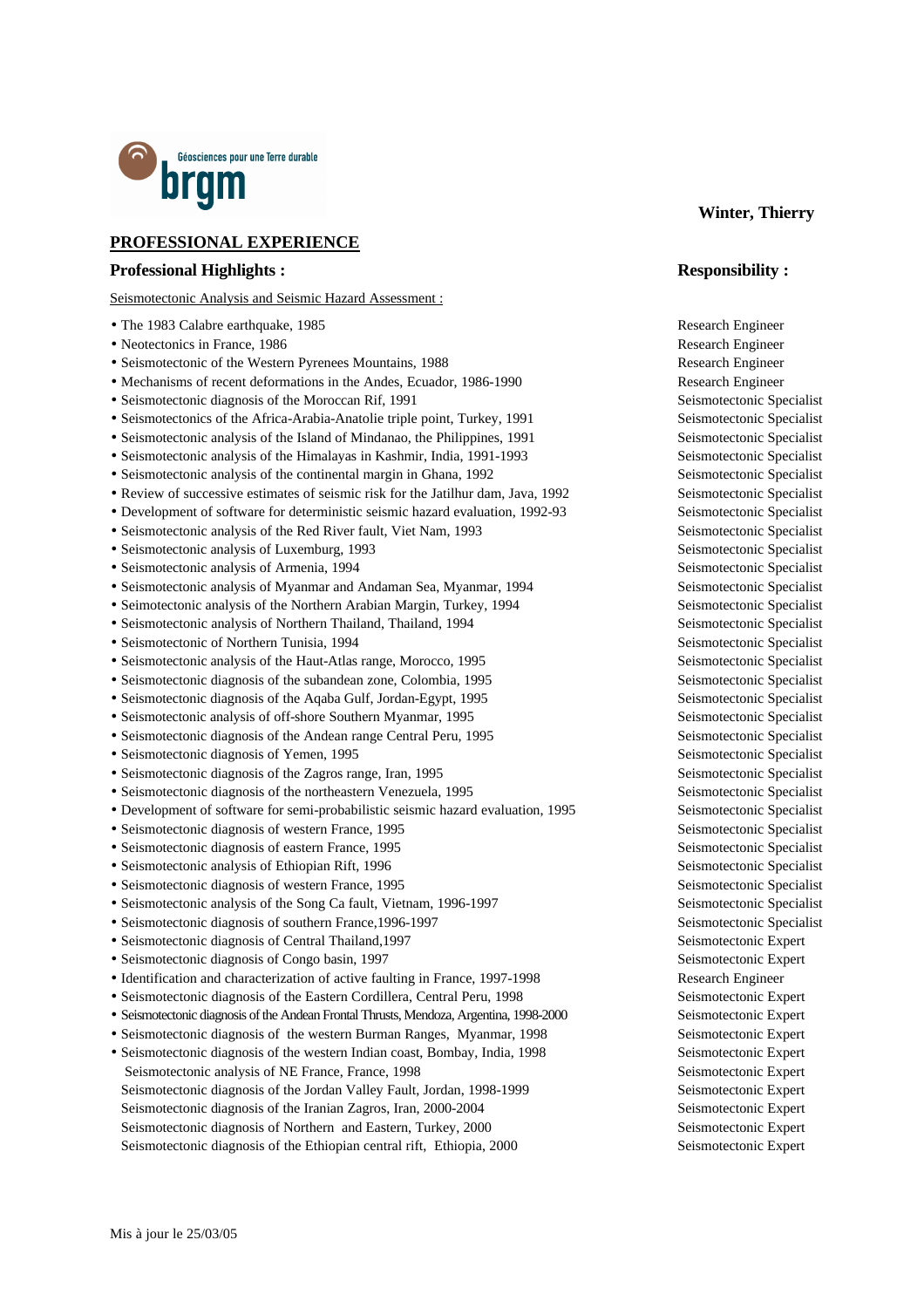

 Seismotectonic fondamental research in the Upper Rhine Graben, France-Germany, Swiss, 1999-2003 Seismotectonic Expert Seismotectonic fondamental research in high Atlas, Morocco, 2001-2002 Seismotectonic Expert Seismotectonic diagnosis of the Marches, Italy, 2002 Seismotectonic Expert Seismotectonic diagnosis of the Vienna Basin, Austria, 2002 Seismotectonic Expert Seismotectonic diagnosis of Northern Caribbean Boundary, Guatemala, 2002 Seismotectonic Expert Seismotectonic diagnosis of Panama, 2002 Seismotectonic Expert **Seismotectonic diagnosis of the Iranian Zagros, Iran, 2000-2004** Seismotectonic Expert **Seismotectonic diagnosis of Dezful Embayment, Iran 2003-2005** Seismotectonic Expert **Post-seismic mission in Bam, Iran, 2004** Seismotectonic Expert Seismotectonic diagnosis of El Salvador, 2004 Seismotectonic Expertition of the Seismotectonic Expert Seismotectonic diagnosis of Algeria, 2004-2005 Seismotectonic Expertition of Algeria, 2004-2005 Seismotectonic diagnosis of Alger region, Algeria, 2005 Seismotectonic Expert Seismotectonic diagnosis of Central Ecuador, Ecuador, 2005 Seismotectonic Expert

Dams and Catchment Schemes :

- BERKE dam, Turkey, 1990-1992 Geologist
- WHITE VOLTA dam, Ghana, 1990-1992 Geologist
- MIKKES and TOUAHAR dams, Morocco, 1991 Seismic Risk Specialist
- TAGOLOAN dam, the Philippines, 1991 Seismic Risk Specialist
- DUL HASTI dam, India, 1991-1993 Seismic Risk Specialist
- VEURDRE dam, France, 1992-1993 Geologist
- 
- OLHADOKO dam, France, 1993 Geologist
- VIMENET Dam, France, 1993 Geologist
- HOA BINH dam, Viet Nam, 1993 Seismic Risk Specialist
- ESCH-SUR-SURE dam, Luxemburg, 1993 Seismic Risk Specialist
- CARCES dam, France, 1993 Seismic Risk Specialist
- BOUSSUIVRE dam, France, 1993 Geologist
- SAINT-CALAIS DU DESERT dam, France, 1994 Geologist
- TUNESIAN DAMS, Tunisia, 1994 Seismic Risk Specialist
- MERVENT dam, France, 1994 Seismic Risk Specialist
- ARMENIAM dams, Armenia, 1994 **Seismic Risk Specialist** Seismic Risk Specialist
- SOUTHERN GHANA dams, Ghana, 1994 Seismic Risk Specialist
- MAE SUAI dam, Thaïland, 1994 Seismic Risk Specialist
- BIRECIK dam, Turkey, 1994-1995 Seismic Risk Specialist
- ABELMOUMEN dam, Morocco, 1995 Seismic Risk Specialist
- ALLAI KHWAR dam, Pakistan, 1995 Seismic Risk Specialist
- TICHI HAF dam, Algeria, 1995 Structural Geologist
- CHAMPAGNEY dam, France, 1995 Seismic Risk Specialist
- VERDON dam, France, 1995 Seismic Risk Specialist
- SALAGOU and OLIVETTES dams, France, 1996 Seismic Risk Specialist
- TEKEZE, GOJEB and TIS ABAY dam, Ethiopia, 1996 Seismic Risk Specialist
- Ste CECILE d'AND. and SENECHAS dams, France, 1996 Seismic Risk Specialist
- BAN MAI dam, Vietnam, 1996-1997 Seismic Risk Expert
- THA DAN dam, Thailand, 1997 Seismic Risk Expert

• JATILUHUR dam, Java, 1992 Seismic Risk Specialist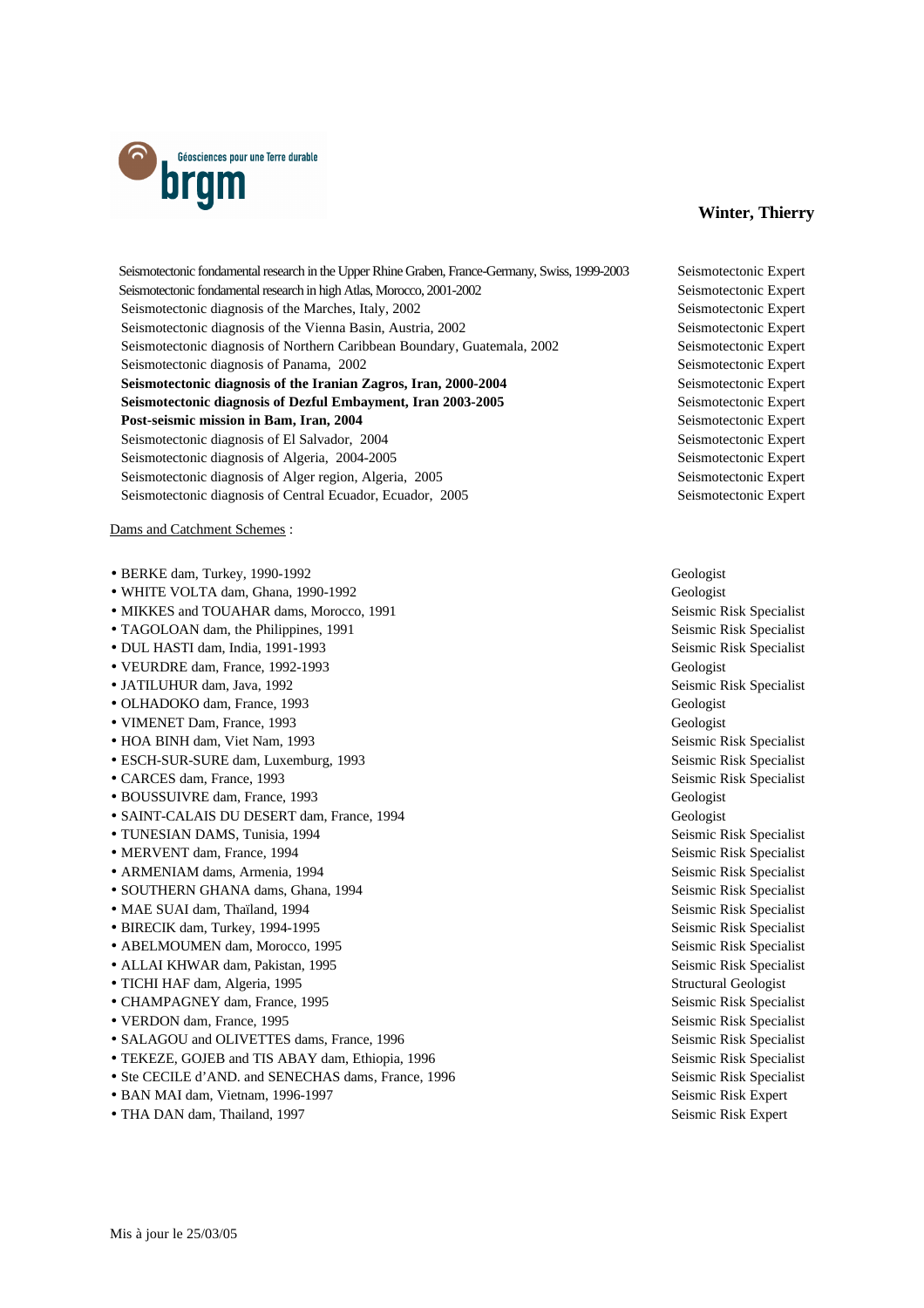

• CHIMAY dam, Peru, 1998 Seismic Risk Expert • POTRERILLOS dam, Argentina, 1998-1999 Seismic Risk Expert • WALLA dam, Jordan, 1998-1999 Seismic Risk Expert **KARUN 4 dam, Iran, 2000** Seismic Risk Expert CHABROUGH dam, Lebanon, 2000 Seismic Risk Expert BOYABAT dam, Turkey, 2000 Seismic Risk Expert Seismic Risk Expert Seismic Risk Expert Seismic Risk Expert Seismic Risk Expert Seismic Risk Expert Seismic Risk Expert Seismic Risk Expert Seismic Risk Expert Seismic Risk Exp GAFARZA dam, Ethiopia, 2000 Seismic Risk Expert PEMBELIK dam, Turkey, 2000 Seismic Risk Expert ZIATINE dam, Tunisia, 2001 Seismic Risk Expert **BAKTHIARY dam, Iran, 2001** Seismic Risk Expert POLOCHIC dam, Guatemala, 2002 Seismic Risk Expert TOABRE dam, Panama, 2002 Seismic Risk Expert **GOTVAND dam, Iran, 2003** Seismic Risk Expert LANDISAQ dam, France, 2003 Seismic Risk Expert **SEYMAREH dam, Iran, 2004-2005** Seismic Risk Expert El CIMARRON dam, El Salvador, 2004 Seismic Risk Expert FOUM EL GUEISS dam, Algeria, 2004 **Seismic Risk Expert** Seismic Risk Expert BABAR dam, Algeria, 2005 Seismic Risk Expert CHEFFIA dam, Algeria, 2005 Seismic Risk Expert GHERZA dam, Algeria, 2005 Seismic Risk Expert (Seismic Risk Expert (Seismic Risk Expert 1991) GHRIB dam, Algeria, 2005 Seismic Risk Expert Company of the Seismic Risk Expert Seismic Risk Expert ZARDEZAS dam, Algeria, 2005 Seismic Risk Expert KOUDIAT dam, Algeria, 2005 Seismic Risk Expert MAZAR dam, Ecuador, 2005 Seismic Risk Expert Seismic Risk Expert

#### ...**BEHESTABAT dam, Iran, 2005** Seismic Risk Expert

Oil and Gaz Field Development, Pipelines, Off-Shore Cables, Locks and Tunnels :

- YADANA field, Myanmar, 1994 Seismic Risk Specialist
- YADANA-ONBINGWIN pipelines, Myanmar, 1994 Seismic Risk Specialist
- JOSE Chemical Complex, Venezuela, 1994-1995 Seismic Risk Specialist
- YETAGUN Field, Myanmar, 1995 Seismic Risk Specialist
- YETAGUN-TAVOY Pipelines, Myanmar, 1995 Seismic Risk Specialist
- AQABA Gulf cable crossing, Jordan-Egypt, 1995 Seismic Risk Specialist
- VILLAVICENCIO tunnels, Colombia, 1995 Seismic Risk Specialist
- TUNU field, Eastern Kalimantan, 1995 Seismic Risk Specialist
- YEMEN field and pipelines, Yémen, 1995 Seismic Risk Specialist
- 
- YEMEN LNG, Yemen, 1995 Seismic Risk Specialist
- ESPADARTE-VALEIRA field, Angola, 1997 Seismic Risk Expert Seismic Risk Expert
- SOUTH PARS gas field (onshore & offshore facilities), Iran, 1997-1998 Seismic Risk Expert
- 3IN1 Pipeline (onshore & offshore route), Myanmar, 1998 Seismic Risk Expert TROMBLAY LNG, India 1998 Seismic Risk Expert
- NORTH-EAST MARCHES, Gaz de France Pipeline, France, 1998 Seismic Risk Expert
- POST-PANAMAX LOCKS, Panama, 2002-2005 Seismic Risk Expert **BEHESTABAT-ZAYANDEHRUD Tunnel, Iran, 2005** Seismic Risk Expert

• MONTBEL dam, France, 1997 Seismic Risk Expert • RASSISSE dam, France, 1997 Seismic Risk Expert

• SIRRI field, Iran, 1995 Seismic Risk Specialist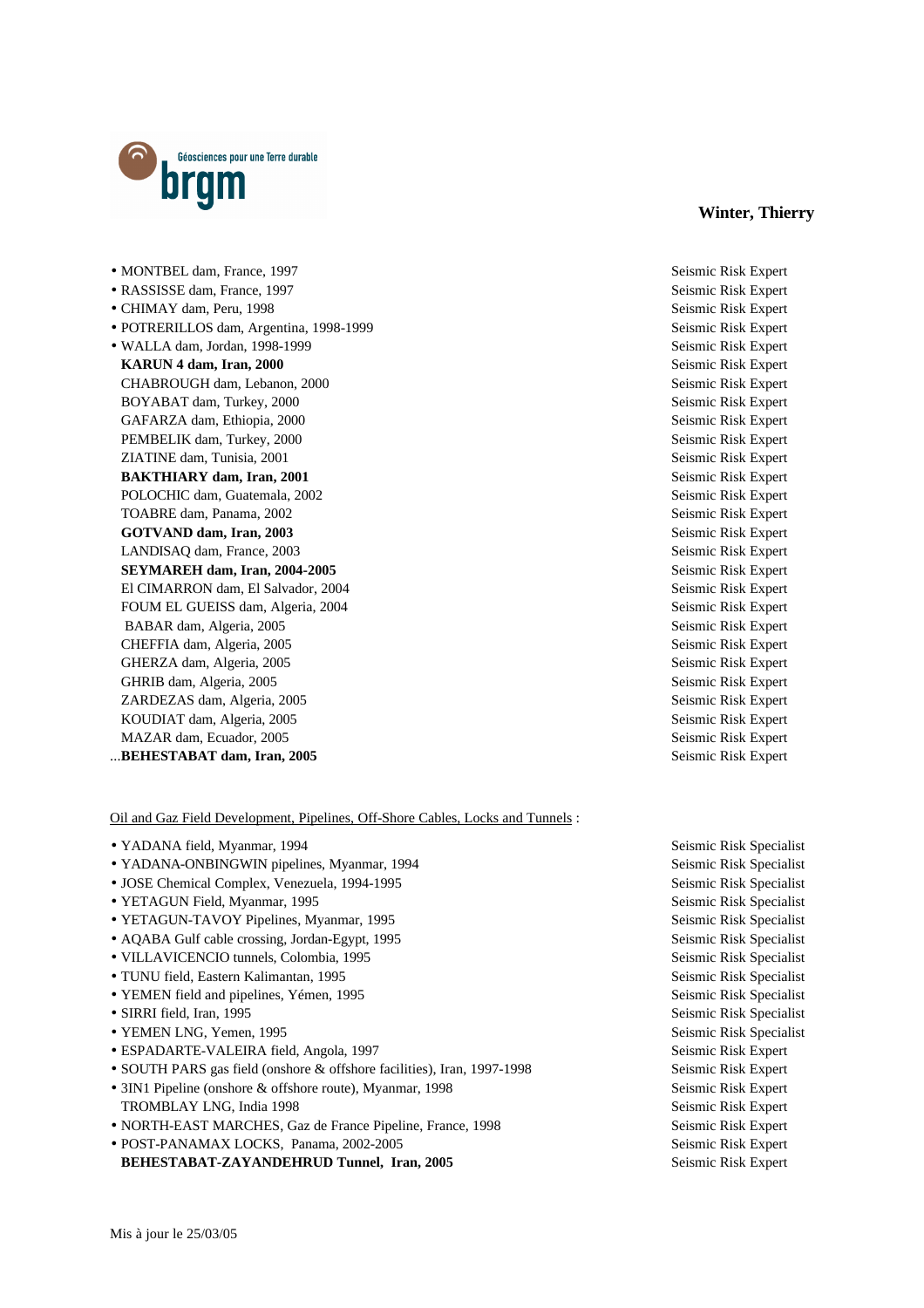



## **INSTITUTIONAL REPRESENTATION:**

Coordinator of the Research program of BRGM on Seismotectonics, 2001-2003

Co-coordinator of the GéoFrance 3D national french research program, 1998-2000

Task Leader of a European Research Programs (SAFE, ENTEC, EUCOR-URGENT), 1998-2003

Member of the Scientific Board of the French Office of Seismology for the Research Ministry, 1998-2000

- Member of the French Association of Earthquake Engineering (AFPS) and of the French Committee of Engineering Geology (CFGI)
- Reviewer for Tectonophysics, Earth and Planetary Science Letters, Geotechnical and Geological Engineering, Engineering Geology, Geological French Society Bulletin, Quaternary Research Sciences, ….

#### **RELEVANT PUBLICATIONS :**

- Brüstle.A., Nivière.B., Bertrand.G., Gourry.J.C., Carretier.S., Fracassi.U., Winter.T. (2003) Evidences of pleistocene tectonic deformations along the se border of the upper Rhine graben (Freiburg area, Germany)., in EGS - AGU - EUG joint Assembly - Nice - France - 06-11/04/2003 [Paru]
- Carretier.S., Nivière.B., Winter.T. (2003) Geomorphological transient signature of a ramp activation in a low relif and temperate climatic context: example of the Sundgau, Upper Rhin Graben, Fance., in EGS - AGU - EUG joint Assembly - Nice - France - 06-11/04/2003 [Paru]
- Fracassi.U., Nivière.B., Winter.T. (2003) First appraisal to define potential seismogenic sources from macroseismic fields in southern upper Rhine graben, W France., in EGS - AGU - EUG joint Assembly - Nice - France - 06- 11/04/2003 [Paru]
- Innocent.C., Nivière.B., Winter.T., Lemeille.F. (2003) Potentialities and limitations of U-Th dating of continental carbonates: shells and concretions from the french Rhône Valley (Alsace)., in EGS - AGU - EUG joint Assembly - Nice - France - 06-11/04/2003 [Paru]
- Sabourault.P., Winter.T., Lambert.J., Nicolas.M. (2003) Revisiting the 1356 basel earthquake : new constraints on eismogenic source derived from historical damages and site effect ponderation., in EGS - AGU - EUG joint Assembly - Nice - France - 06-11/04/2003 [Paru]
- Sebrier.M., Atakan.K., Camelbeeck.T., Valensise.G., Winter.T. (2003) Active faulting in low-to moderate seismicity regions : the safe european project., in EGS - AGU - EUG joint Assembly - Nice - France - 06-11/04/2003 [Paru]
- Innocent.C., Nivière.B., Winter.T., Lemeille.F., Cushing.P. (2002) U-Th dating of Quaternary formations in a seismically active area: an example the French Rhone Valley (Alsace)., in EGS 26th - European Geophysical Society - Nice - France - 25-30/03/2001 [Paru]
- Sebrier.M., Siame.L., Winter.T., Nivière.B., Morel.J.L., Zouine.E., El.Mouraouah.A., Lebatard.A.E. (2002) Compressive deformation in low-seismicity region: the western high Atlas Morocco., Environnement et Gestion des sols [Soumis]
- Moreno.B., Atakan.K., Sebrier.M., Gianluca.V., Camelbeeck.T., Winter.T. (2002) Safe-T: a software tool for diagnosing slow active faults in Europe., in European Seismological Commission - Genova - Italy - 01-06/09/2002 [Paru]
- Nivière.B., Winter.T., Giamboni.M. (2000) Kinematic evolution of a tectonic wedge above a flat-lying decollement: the Alpine foreland at the interface between Jura mountains (N Alps) and south of the Upper Rhine Graben., Geology [Soumis].
- Giamboni.M., Wetzel.A., Nivière.B., Winter.T. (2001) The Rhine river capture in the southern upper Rhine graben during plio-pleistocene: local folding versus regional subsidence., in Stephan Mueller topical conference of the European Geophysical Society - Quantiative neotectonics and seismic hazard assesment: new intergrated approaches for environmental management - Balatonfüred - Hongrie - 22-26/09/2001 [Paru]
- Nivière.B., Winter.T. (2001) On going kinematic develoment of a tectonic wedge: the northem Juara front a south of the upper Rhine graben., in Environmental management. Quantitative neotectonics and seismic hazard assessment - 22-26/09/2001 - Balatonfüred - Hungary - 22/01/1998, P. 45-46 [Paru]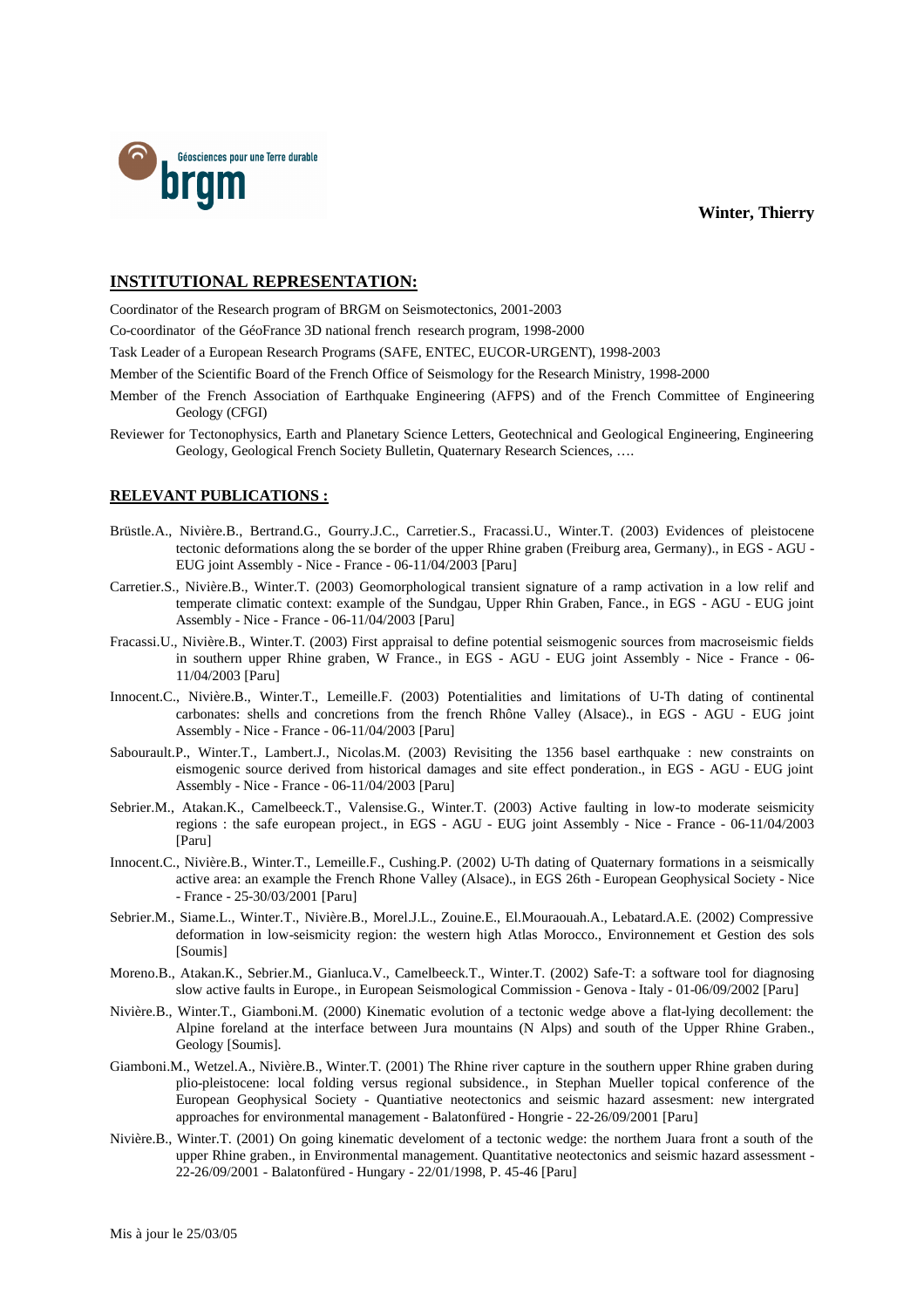

- Nivière.B., Winter.T. (2001) Topography affected by an going slow tectonic activity in the upper Rhine graben, France., in Eucor urgent workshop - 2nd - Mont Saint Odile - Strasbourg - France - 07-11/10/2001 [Paru]
- Nivière.B., Winter.T. (2001) Coupling of high resolution electromagnetic and electrical methods for slow active fault detection in temperate environment (Southern Rhine Graben, France)., in Stephan Mueller topical conference of the European Geophysical Society - Quantiative neotectonics and seismic hazard assesment: new intergrated approaches for environmental management - Balatonfüred - Hongrie - 22-26/09/2001 [Paru]
- Nivière.B., Winter.T. (2001) Pleistocene northward fold propagation of Jura within the southern Upper Rhine Graben: rates estimates., in ENTEC Workshop - Amesterdam - Pays-Bas - 04/2001 [Paru]
- Nivière.B., Winter.T. (2001) Mechanisms and rate estimates of a tectonic wedge accretion: the example of the Southern Upper Rhine graben (France)., in Stephan Mueller topical conference of the European Geophysical Society - Quantiative neotectonics and seismic hazard assesment: new intergrated approaches for environmental management - Balatonfüred - Hongrie - 22-26/09/2001 [Paru]
- Siame.L., Bellier.O., Bourlès.D.L., Braucher.R., Baroux.E., Beaudouin.T., Cushing.M., Winter.T., Raisbeck.G.M., Yiou.F. (2001) Active tectonics and cosmic ray exposure dating: arid, temperate and tropical environments., in Journées prospectives Spectrométrie de Masse par Accélérateur [Soumis]
- Siame.L., Bellier.O., Boulès.D., Braucher.R., Baroux.E., Beaudouin.T., Cushing.T., Winter.T., Raisbeck.G.M., Yiou.F. (2001) Active tectonics and cosmic ray exposure dating: arid, temperate and tropical environments., in Journées prospectives Spectrométrie de masse par accélérateur - 26-27/11/2001 [Paru]
- Nivière.B., Winter.T. (2000) Pleistocene northward fold propagation of Jura within the southern Upper Rhine Graben. Seismotectonic implications., Global and Planetary Changes, Vol. 27, n° 1-4, p. 263-288 [Paru]
- Nivière.B., Winter.T. (2000) Northwards fold propagation of the Jura within the southern Upper Rhine graben. Seismotectonic consequences., in Eucor-urgent annual scientific workshop - 1est - Fachschaftshaus am Schauinsland - University of Freiburg i. Br. - Germany - 10-13/07/2000, Global and Planetary Changes, N° 27, p. 263-288 [Paru]
- Nivière.B., Winter.T. (2000) Pleistocene Northward Fold Propagation of Jura within the Southern Upper Rhine Graben. Seismotectonic implication., in AGU - San Francisco - USA - 15-19/12/2000, F1167, Vol. 81, n° 48 [Paru]
- Nivière.B., Winter.T. (2000) Pleistocene Northward Fold Propagation of Jura within the Southern upper Rhine Graben. Seismotectonic Implications., in Eucor-urgent annual scientific workshop - 1est - Fachschaftshaus am Schauinsland - University of Freiburg i. Br. - Germany - 10-13/07/2000 [Paru]
- Nivière.B., Winter.T., Giamboni.M. (2000) Geomorphic response to a tectonic forcing in a slowly erosive environment (Southern Upper Rhine graben)., in EGS 25th - European Geophysical Society - Nice - France - 25-29/04/2000, Annales Geophysicae, Suppl. 1 to vol. 16 [Paru]
- Nivière.B., Winter.T., Giamboni.M. (2000) Propagation pléistocène des plis du Jura au sud du fossé rhénan supérieur, implications sismotectoniques., in RST 2000 - 18ème Réunion Annuelle des Sciences de la Terre - Paris - France - 17-20/04/2000, p. 204 [Paru]
- Lenotre.N., Winter.T. (1999) Quaternary deposits (terraces of the Seille river, Jura, France) as recorders of glacial rebound and tectonics., in EUG 10 - European Union of Geosciences - Strasbourg - France - 28/03-01/04/1999 [Paru]
- Winter.T., Nivière.B. (1999) On going propagation of the Jura fold belt to Mulhouse., in GéoFrance 3D résultats et perspectives - ENS - Lyon - France - 23-24/11/1999, Documents BRGM, Orléans : Editions BRGM, N° 293, p.125-128 [Paru]
- Gourry.J.C., Guérin.R., Albouy L., Winter.T. (1998) Alluvial terraces geometry in French Jura estimated from DC electric and TDEM measurements., in EEGS 4th - Environmental and Engineering Geophysical Society - European Section - Barcelona - Spain - 14-17/09/1998, p. 639-642 [Paru]
- Lavenu A., Noblet C. & Winter Th., 1994. Neogene on-going tectonics in Southern Ecuadorian Andes, analysis of the evolution of the stress field. J. Struct. Geol., 17, 1, 47-58.
- Lavenu A., Winter Th. & Davilla F., 1994. Recent to Present tectonic evolution of the Ecuadorian Andes: a Plio-Quaternary compressional basin in the Interandean Depression. Geophys. J. Int., 121, 279-300.
- Winter Th., Tapponnier P. & Armijo R., 1994. On the merits of a deterministic approach to seismic risk for dam design. Proceedings of the 7th Congress of the International Association of Engineering Geology, Lisboa, September, V.3, 2007-2016.
- Winter Th., Binquet J., Szendroi A., Colombet G., Armijo R. & Tapponnier P. 1994. From plate tectonics to the design of the Dul Hasti hydroelectric project in Kashmir (India). Engineering Geol., 36, 211-241.